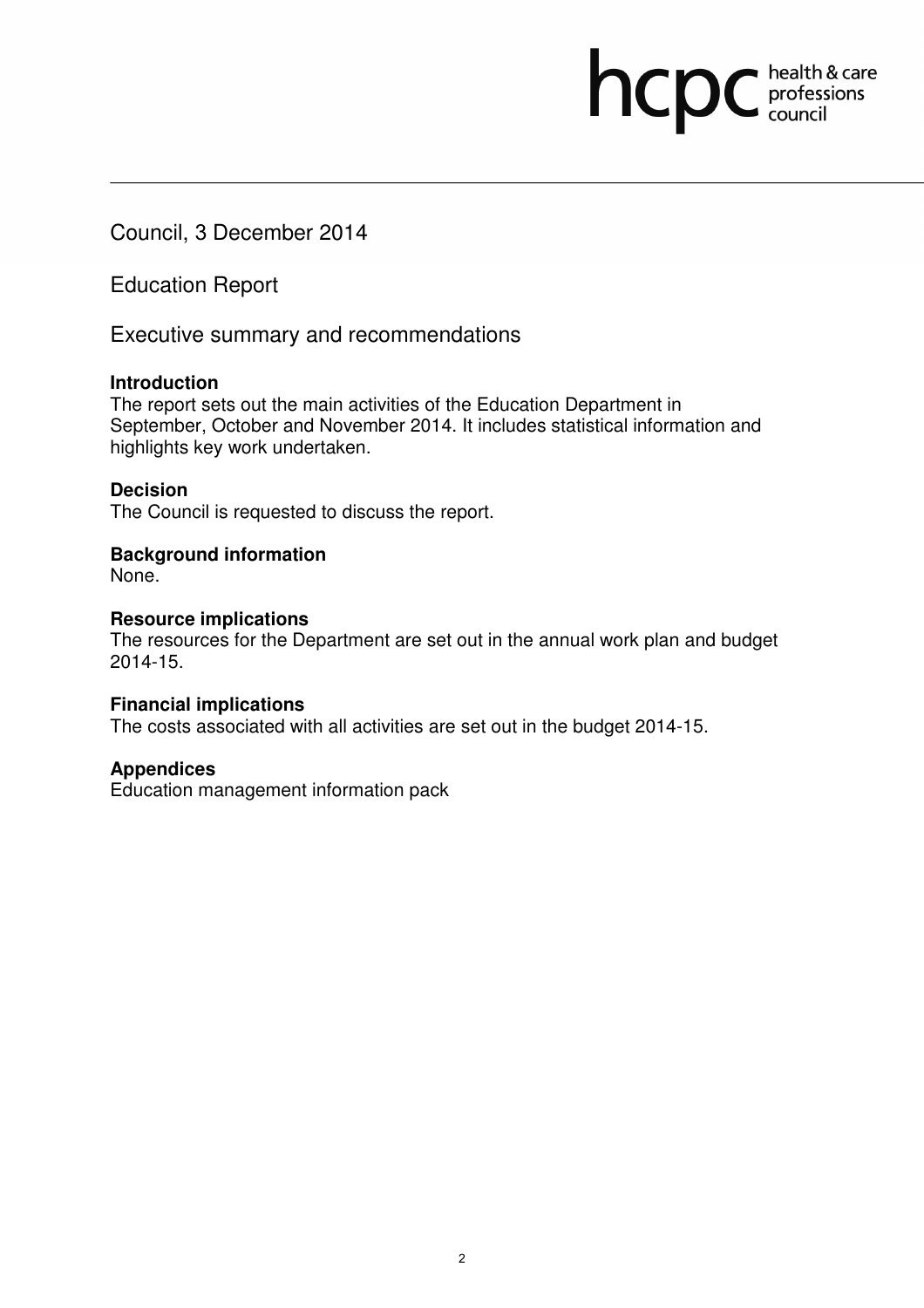

# **Education Department Management Information Pack**

Abigail GorringeDirector of Education

December 2014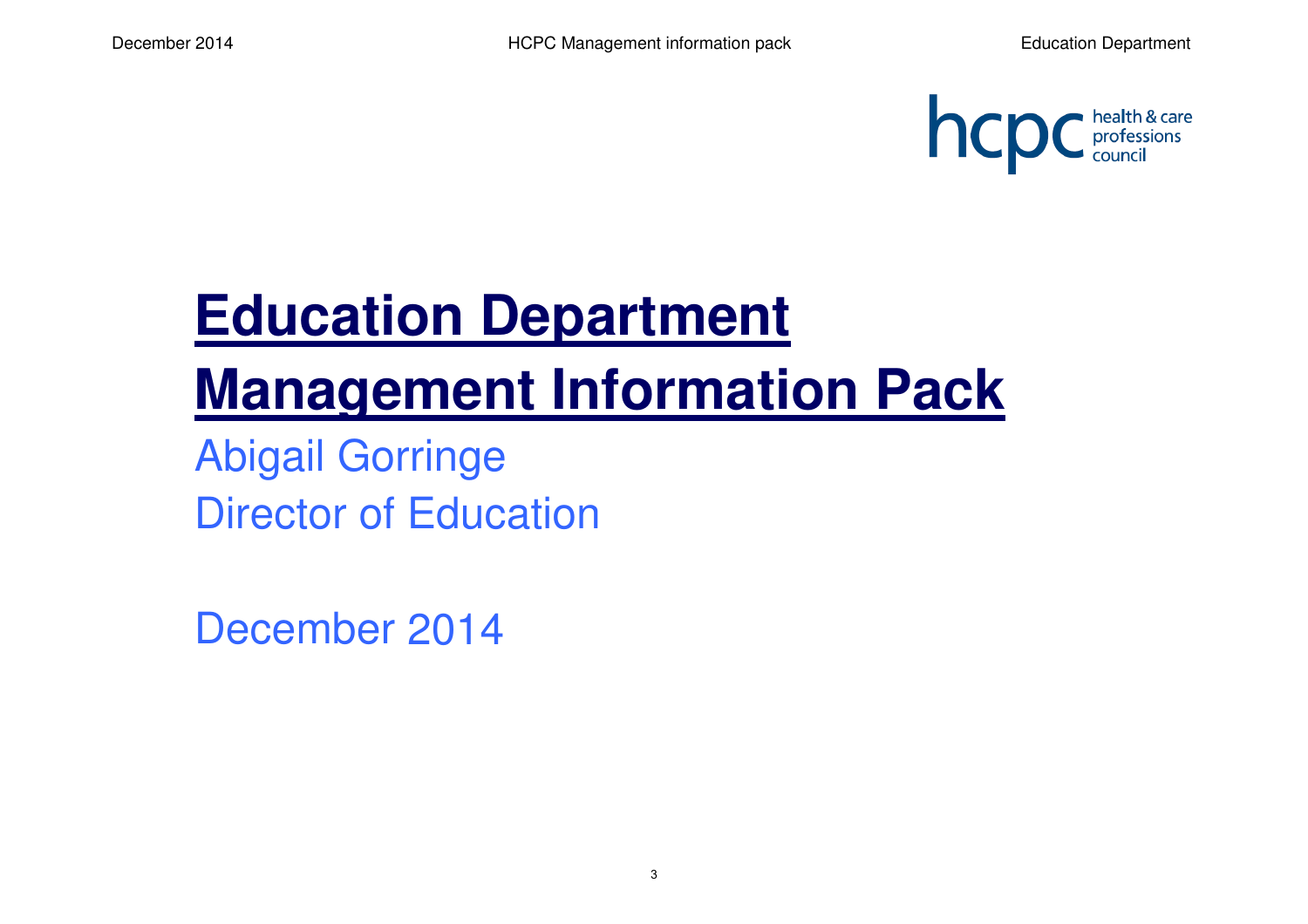### **Table of contents**

Section 1: Management commentary

Section 2: Management statistics

- 1. Number of approved programmes, by profession, April 2013 March 2015
- 2. Overview of approval visits, April 2013 March 2015
- 3. Reasons for approval visits, April 2013 March 2015
- 4. Overview of annual monitoring submissions, April 2013 March 2015
- 5. Overview of major change submissions, April 2013 March 2015
- 6. Overview of concerns about approved programmes, April 2013 March 2015

Section 3: Quarterly progress report of 2014-15 work plan – Quarter 2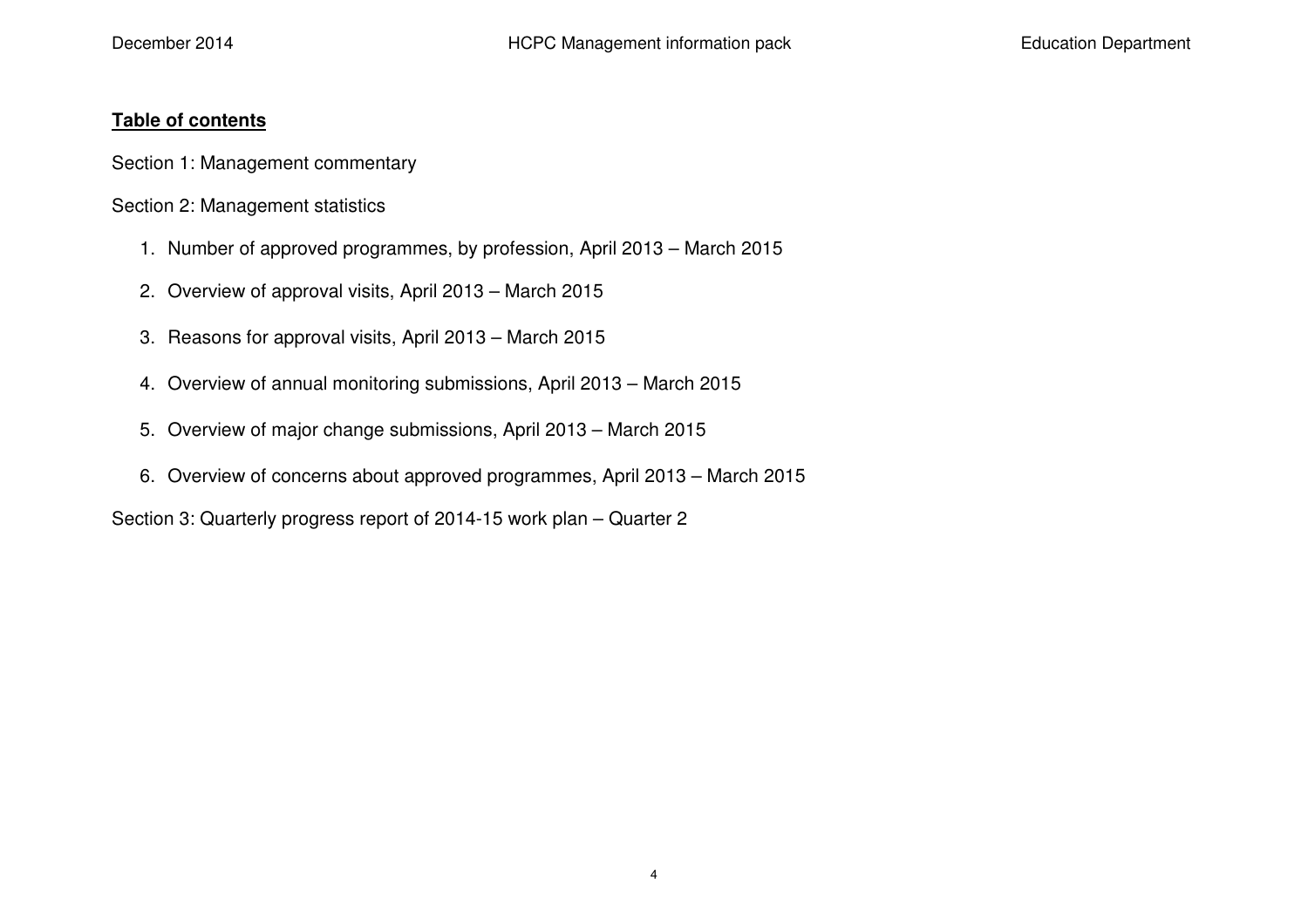#### **1Management commentary**

#### **Approval process**

 The Department has continued to schedule approval visits in the 2014-15 academic year. In total, 48 visits across 86 programmes have been arranged from September 2014 - August 2015. This is considerably less than the last academic year. The majority of visits in 2014-15 are to social worker programmes and AMHP programmes (63%), with a significant proportion (29%) to new paramedic programmes. In September and October, 10 visits took place involving 20 programmes.

All programmes visited in the 2014–15 academic year will be required to meet the new standard of education and training (SET 3.17) and involve service users and carers in their programmes. A lay visitor has also been included on the visit panel for each visit in 2014–15 and we will undertake a review of lay visitor involvement in our approval activities on completion of the 2014–15 academic year.

The Department is currently finalising three internal reviews of our quality assurance activities in the last academic year, namely the reviews of the second year of visits to social worker programmes, the first year of visits to AMHP programmes and the review of new supplementary and independent prescribing provision. These review reports will be published on-line shortly, promoted on social media and disseminated to education providers and stakeholders via Education Update in January 2015. They will also be brought to the March 2015 meeting of the Education and Training Committee.

## **Annual monitoring process**

 The Department has now completed the annual monitoring process for the 2013–14 academic year and launched the annual monitoring process for the 2014–15 academic year. All education providers have been contacted with their individual requirements and assessment days are being planned in February, March, April, May and August 2015. There are approximately 275 audit submissions to consider. The first group of social worker programmes (those visited in the 2012-13 academic year) will be expected to engage with the annual monitoring process for the first time. We will also be assessing the changes related to the new profession specific standards of proficiency for nine professions for the first time.

#### **Major change process**

 The Department considered 31 new major change notifications, covering 57 programmes in September and October. The Education and Training Panels, on 11 September 2014 and 20 November 2014, considered 44 programmes in total which had recently engaged with the major change process. They decided that 43 programmes continued to meet our standards of education and training and that 1 programme had provided insufficient evidence to determine if or how it continued to meet the standards of education and training. For this programme, a visit was agreed.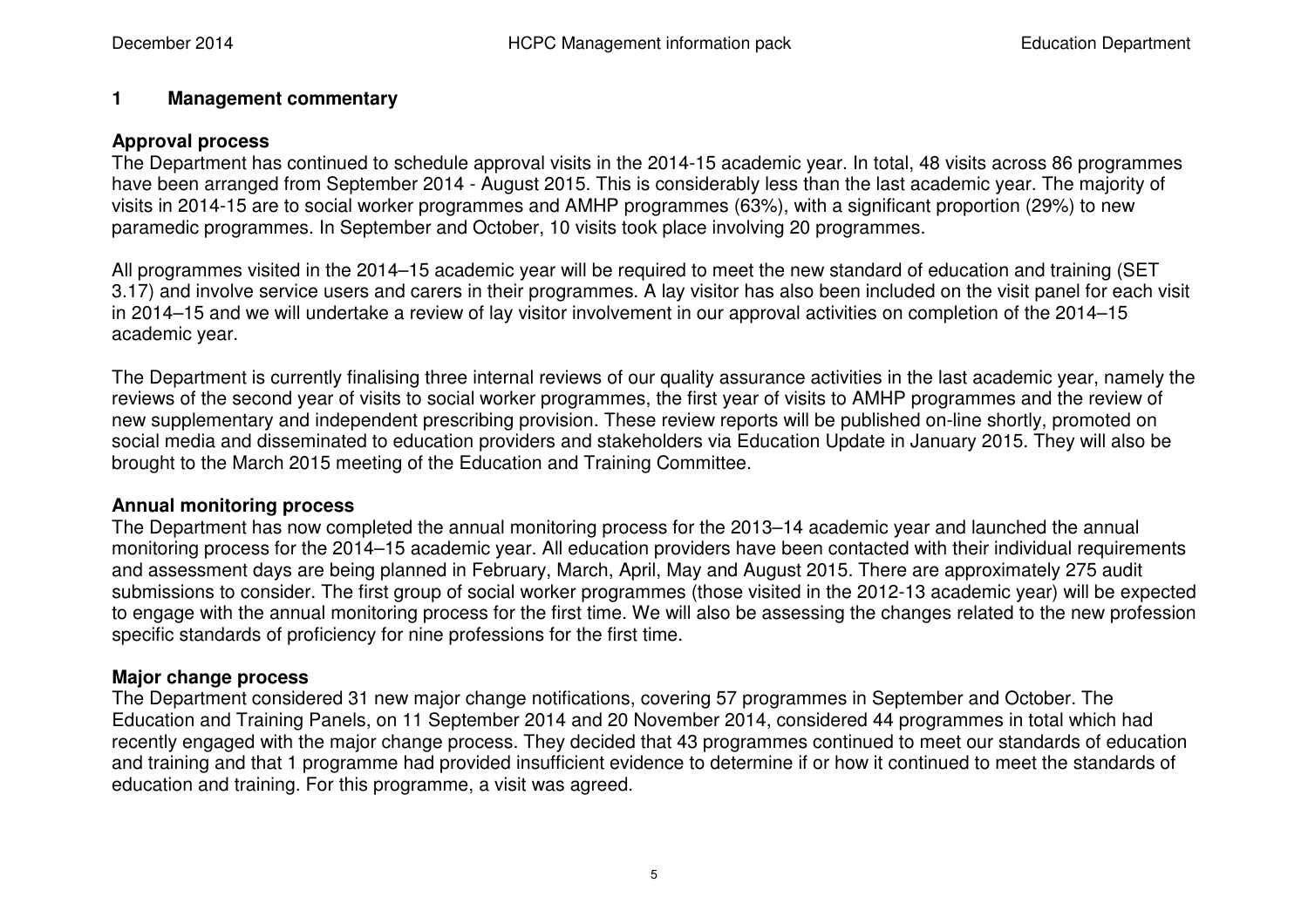#### **Concerns process**

 The Department received no new concerns in September and October. A concern originally received in August 2014 has been put on hold as a related allegation about a registrant is being investigated by the Fitness to Practice department. Once their investigation is complete, the complainant will be asked whether they wish to continue with the concern raised about the programme. There are currently no outstanding concerns.

See sections 2 and 3 for more statistical information on the above operational processes.

## **Website**

 The Department is currently finalising the review of its webpages in response to feedback from internal and external stakeholders. The revised layout and structure are due to go live shortly.

## **Partners**

 The Department has been heavily involved with a recruitment and selection campaign in October and November 2014 to maintain adequate visitor numbers and specialisms. Training for these new visitors is scheduled for February 2015.

Three one-day refresher training sessions were delivered in October and November for approximately 75 visitors. Another two oneday sessions will run in December 2014 & January 2015 for approximately 45 visitors. Approximately 120 visitors are due to attend these refresher sessions, including social workers, approved mental health professionals and independent prescribers for the first time.

## **Seminars**

 The Department delivered eight seminars from October - December 2014. Two seminars focused on the approval process for social workers in England and approved mental health professionals and the other six on service user and carer involvement in education. Attendance has been lower than hoped, but initial feedback has been positive.

## **Liaison with stakeholders**

 The seventeenth issue of Education Update was distributed to stakeholders on 13 October 2014 and made available on the HCPC website at: http://www.hcpc-uk.org/education/update/

Members of the Department met with the following stakeholders in September, October and November 2014:

- The College of Social Work
- The Higher Education Statistics Agency's Higher Education Data and Information Improvement Programme
- International Association of Medical Regulatory Authorities conference delegates (with EMT)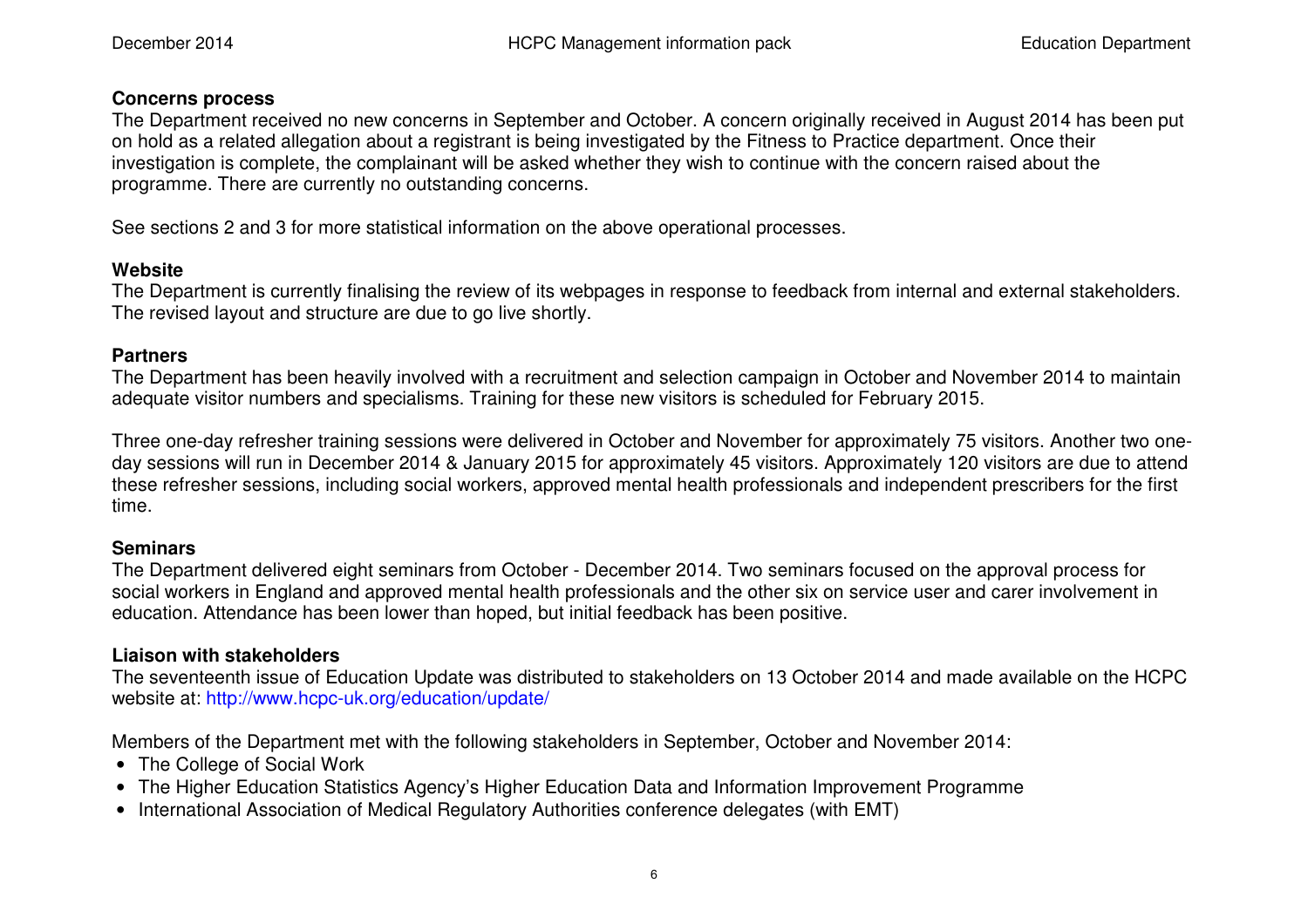- Association of Biomedical Healthcare Science
- London Ambulance Service NHS Trust
- Pearson College
- The Academic Registrar's Council's Subjects Allied to Medicine Group
- The Department of Health
- The Department for Education (with the Policy and Standards Department)

## **Major project - Education systems build**

 A great deal of department resource is now devoted to the major project and the pace and intensity of work has increased. We now have four members of staff working solely on the project, as well as a significant proportion of the Head of Educational Development's time. The eighth cycle of building, deployment, testing and feedback ended in early November. The Department has now entered a period of user acceptance testing and user training. The new information system, and associated process changes, is anticipated to go live initially in spring 2015. The ninth and final cycle of the project will take place in the 2015-16 financial year and will focus on integrations with other HCPC information systems and any immediate post production issues. It is anticipated that a second go live will take place in autumn 2015.

## **Employees**

 The total number of employees is currently seventeen, including two formally seconded to the major project. Aveen Croash joined the Department as an Education Administrator in October.

In November 2014, the Department undertook editorial training with an external communications agency to support the writing of articles in the Education Update newsletter.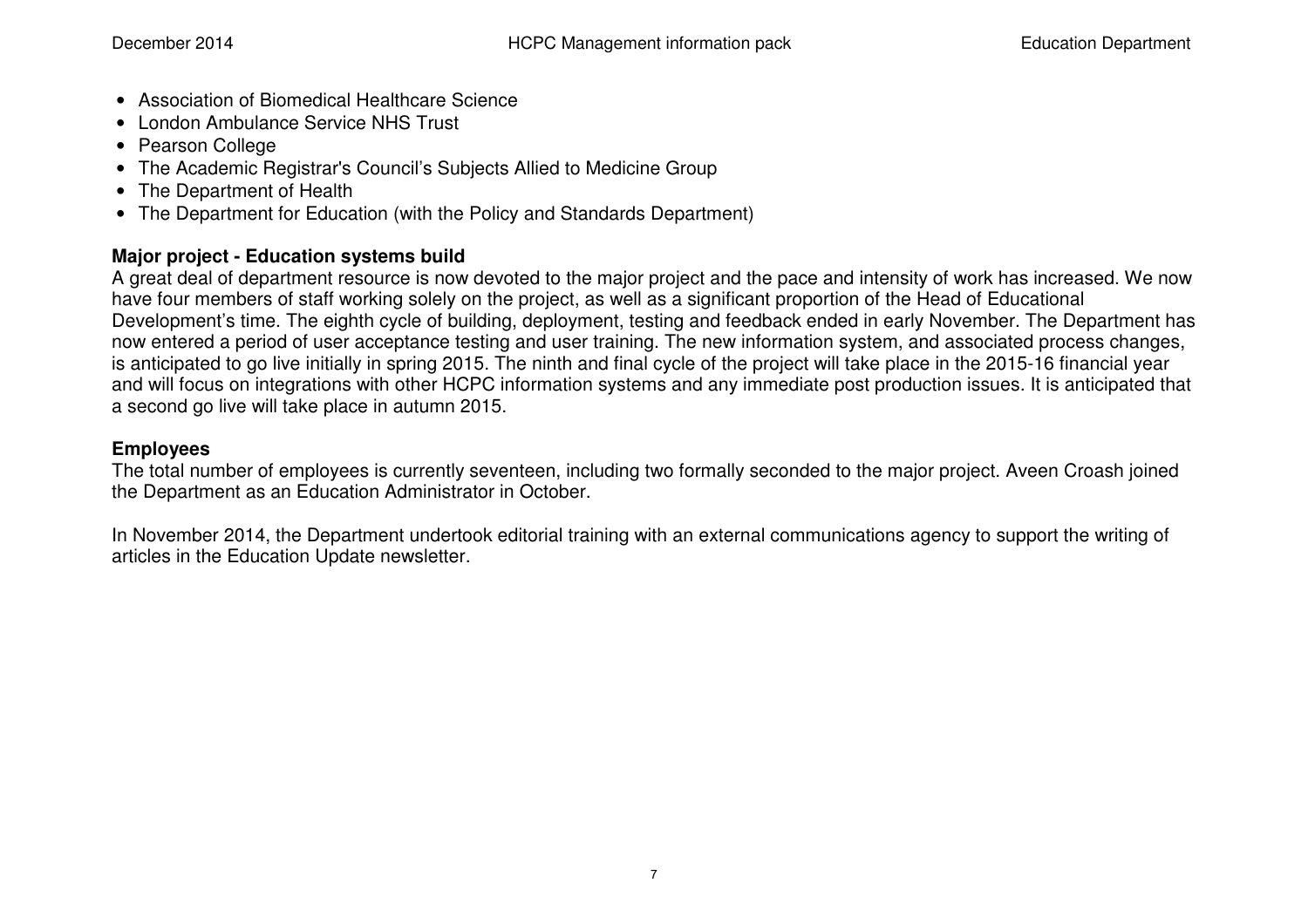



| <b>Profession/entitlement</b>             | 2013 |     |     |                      |     |            |              |     |     | 2014 |     |     |     |     |     |     |     |         | 2015                        | 2011/12 2012/13 2013/14 2014/15 |            |            |            |
|-------------------------------------------|------|-----|-----|----------------------|-----|------------|--------------|-----|-----|------|-----|-----|-----|-----|-----|-----|-----|---------|-----------------------------|---------------------------------|------------|------------|------------|
|                                           | Apr  | May | Jun | Jul                  | Aug | <b>Sep</b> | Oct          | Nov | Dec | Jan  | Feb | Mar | Apr | May | Jun | Jul | Aug |         | Sep Oct Nov Dec Jan Feb Mar | <b>FYE</b>                      | <b>FYE</b> | <b>FYE</b> | <b>YTD</b> |
| <b>Arts therapists</b>                    | 29   | 29  | 29  | 29                   | 29  | 29         | 29           | 29  | 29  | 30   | 30  | 30  | 30  | 30  | 30  | 30  | 30  | 30      | 31                          | 21                              | 29         | 30         | 31         |
| <b>Biomedical scientists</b>              | 58   |     |     | 57                   | 57  | 57         | 55           | 55  | 55  | 54   | 54  | 57  | 57  | 57  | 57  |     | 59  | 59      | 58                          |                                 | 60         | 57         | 58         |
| <b>Chiropodists/Podiatrists</b>           |      |     |     |                      |     |            |              | 17  | 16  | 16   | 16  | 17  |     |     |     |     |     |         |                             | 20                              | 18         | 17         | 17         |
| <b>Clinical scientists</b>                |      |     |     |                      |     |            | З            |     |     | 3    |     |     |     |     |     |     |     |         |                             |                                 |            |            |            |
| <b>Dietitians</b>                         | 32   | 32  | 32  | 32                   | 32  | 32         | 32           | 32  | 32  | 32   | 32  | 32  | 32  | 32  | 32  | 32  | 32  | 32      | 32                          | 33                              | 32         | 32         | 32         |
| <b>Hearing aid dispensers</b>             | 15   |     |     |                      | 18  | 18         | 18           | 18  | 18  | 18   | 18  | 18  | 18  | 18  | 18  | 19  |     | 20      | 20                          | 18                              | 15         | 18         | 20         |
| <b>Occupational therapists</b>            | 73   |     | 78  | 75                   | 75  | 75         | 75           | 73  | 73  | 70   | 71  | 70  | 70  | 70  | 70  | 70  | 72  |         | 70                          |                                 | 73         | 70         | 70         |
| <b>Operating Department Practitioners</b> | 35   | 37  | 37  | 35                   | 35  | 34         | 34           | 34  | 34  | 33   | 34  | 34  | 34  | 34  | 34  |     |     | 35      | 35                          | 34                              | 35         | 34         | 35         |
| <b>Orthoptists</b>                        |      |     | 3   |                      |     |            |              |     |     | 3    | 3   |     |     | 3   |     |     |     |         |                             |                                 |            |            | 3          |
| Paramedics                                | 50   |     |     | 50                   | 50  | 48         | 48           | 49  | 49  | 49   | 49  | 49  | 48  | 46  | 46  |     |     | 47      | 46                          | 50                              | 50         | 49         | 46         |
| Physiotherapists                          | 65   | 66  | 67  | 68                   | 67  | 67         | 67           | 65  | 65  | 65   | 65  | 69  | 69  | 69  | 69  | 69  |     |         | 70                          | 67                              | 65         | 69         | 70         |
| <b>Practitioner psychologists</b>         | 91   | 93  | 93  | 93                   | 92  | 93         | 93           | 91  | 91  | 91   | 91  | 91  | 91  | 94  | 94  | 94  |     | 95      | 96                          | 95                              | 91         | 91         | 96         |
| <b>Prosthotists/Orthotists</b>            |      |     |     |                      | 3   |            | 3            |     |     | 3    | 3   |     |     |     |     |     |     |         |                             |                                 |            |            |            |
| Radiographers                             | 53   | 53  | 53  | 53                   | 53  | 53         | 53           | 53  | 53  | 51   | 51  | 51  | 51  | 51  | 51  |     | Б.  | 5       | 51                          | 56                              | 53         | 51         | 51         |
| Social workers in England                 | 212  | 209 | 216 |                      | 221 |            | $22^{\circ}$ | 225 | 225 | 224  | 226 | 223 | 222 | 222 | 220 |     |     |         | 224                         |                                 | 231        | 223        | 224        |
| Speech and language therapists            | 31   | 32  | 32  | 32                   | 32  | 32         | 32           | 32  | 32  | 32   | 31  | 30  | 30  | 31  |     |     |     | 3       | 31                          | 32                              | 31         | 30         | 31         |
| Local anaesthesia                         |      |     |     |                      |     |            |              |     |     |      |     |     |     |     |     |     |     |         |                             |                                 |            |            |            |
| Prescription only medicine                |      |     |     |                      |     |            |              |     |     | 10   | 10  | 10  | 10  | 10  |     |     |     |         |                             |                                 |            |            | 10         |
| Supplementary prescribing                 | 77   | 76  | 76  | 76                   | 77  |            | 46           |     | 55  | 58   | 62  | 62  | 63  | 63  | 63  | 63  |     | 6       | 61                          |                                 | 77         | 62         | 61         |
| Independent prescribing                   |      |     |     |                      |     |            |              |     | 53  | 53   | 86  | 86  | 86  | 86  | 86  | 86  | 86  | 87      | 86                          |                                 |            | 86         | 86         |
| Approved mental health professionals      | 27   | 27  | 27  | $\mathbf{2}^{\circ}$ |     | 27         | 27           | 27  | 27  | 26   | 26  | 26  | 25  | 26  | 26  | 26  | 25  | 25      | 25                          |                                 | 27         | 26         | 25         |
| <b>Total approved programmes</b>          | 887  | 890 | 903 | 897                  | 905 | 871        | 870          | 869 | 930 | 925  | 965 | 968 | 966 | 969 | 967 | 971 | 982 | 978 976 |                             | 644                             | 909        | 968        | 976        |
| Total approved education providers        | 149  | 149 | 150 | 149                  | 149 | 147        | 147          | 149 | 150 | 150  | 151 | 151 | 150 | 149 | 149 | 150 | 150 | 150 150 |                             | 128                             | 150        | 151        | 150        |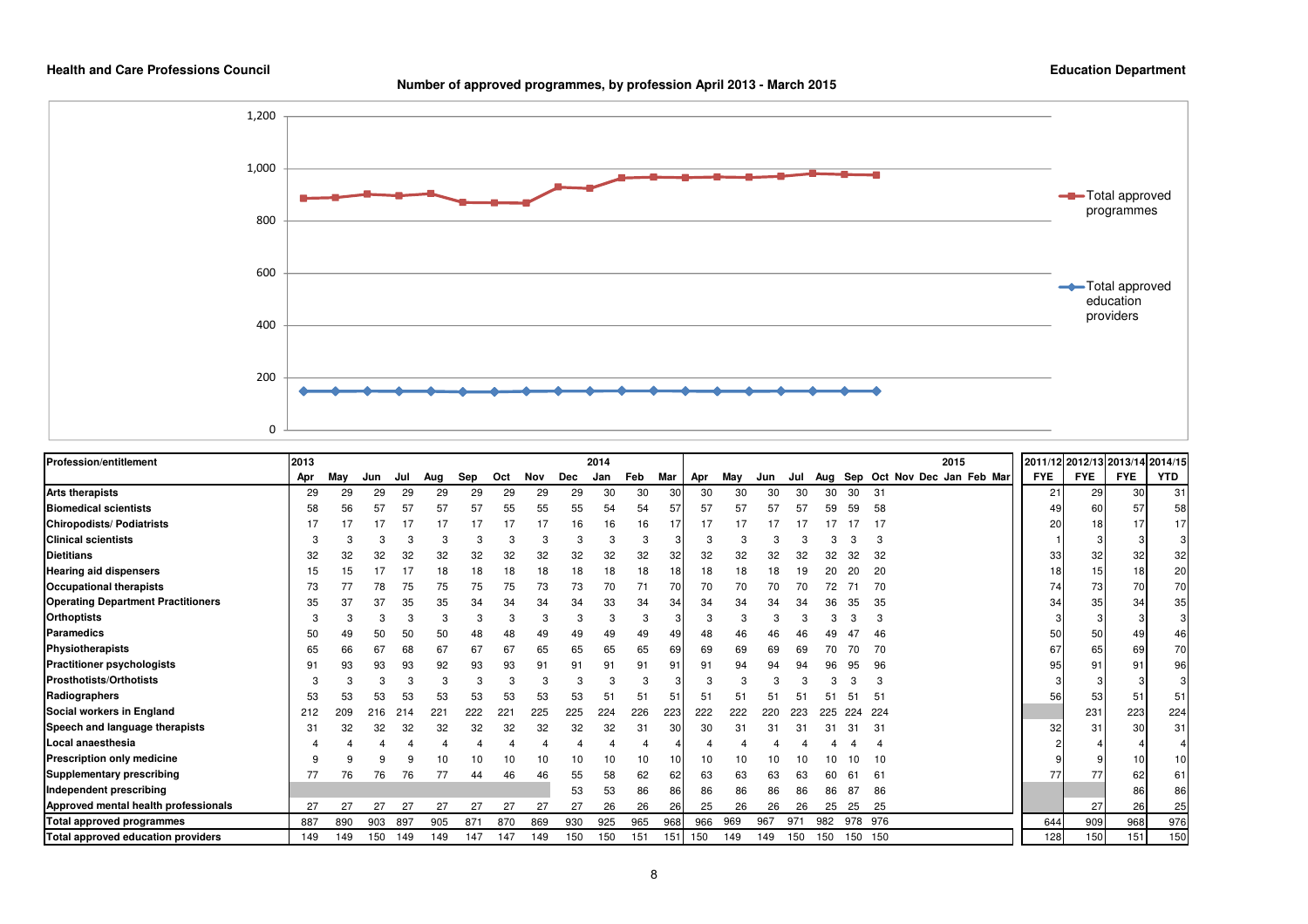#### **Overview of approval visits April 2013 - March 2015**



| Overview of approval visits  | 2013 |    |  |  |    |  | 2014 |      |       |  |  |  | 2015                                                                                            | 2009/10 2010/11 2011/12 2012/13 2013/14 2014/15 |            |            |                  |            |            |
|------------------------------|------|----|--|--|----|--|------|------|-------|--|--|--|-------------------------------------------------------------------------------------------------|-------------------------------------------------|------------|------------|------------------|------------|------------|
|                              |      |    |  |  |    |  |      |      |       |  |  |  | Apr May Jun Jul Aug Sep Oct Nov Dec Jan Feb Mar Apr May Jun Jul Aug Sep Oct Nov Dec Jan Feb Mar | <b>FYE</b>                                      | <b>FYE</b> | <b>FYE</b> | <b>FYE</b>       | <b>FYE</b> | <b>YTD</b> |
| Number of visits             |      | 10 |  |  |    |  |      | 10 I |       |  |  |  |                                                                                                 | 2۵                                              | 58'        | 59         |                  |            | 40         |
| Number of programmes visited | 25   |    |  |  | 10 |  |      | -281 | 30 24 |  |  |  |                                                                                                 |                                                 | 101        | 112        | 103 <sub>1</sub> | 170        | 78         |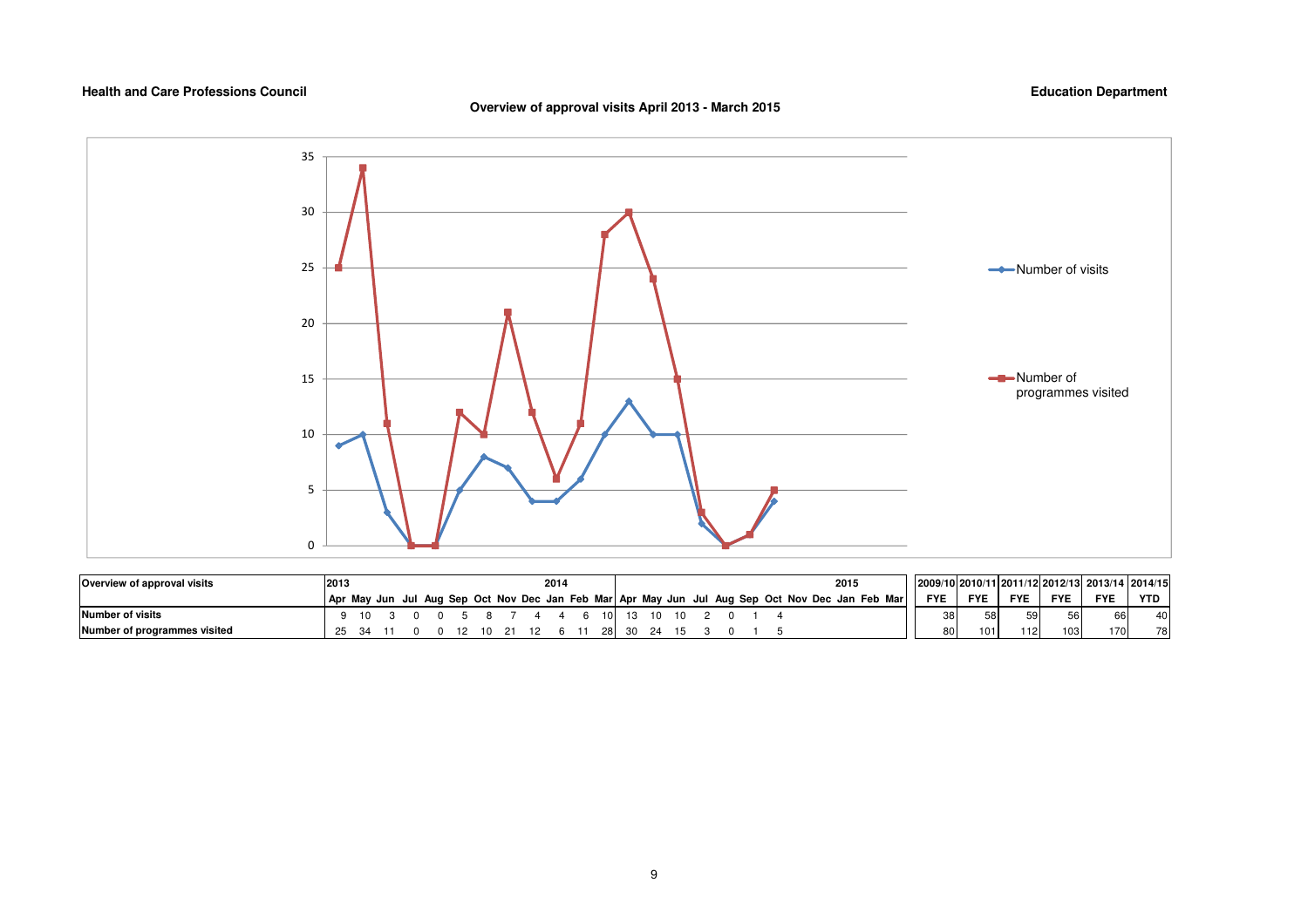**Reasons for approval visits April 2013 - March 2015**

**Education Department**



| Reason for programme visited                          | 2013 |      |  |     |     | 2014 |     |    |    |  |  | 2015 |                                                                                                 |            |                 |            |                  | 2009/10 2010/11 2011/12 2012/13 2013/14 2014/15 |            |
|-------------------------------------------------------|------|------|--|-----|-----|------|-----|----|----|--|--|------|-------------------------------------------------------------------------------------------------|------------|-----------------|------------|------------------|-------------------------------------------------|------------|
|                                                       |      |      |  |     |     |      |     |    |    |  |  |      | Apr May Jun Jul Aug Sep Oct Nov Dec Jan Feb Mar Apr May Jun Jul Aug Sep Oct Nov Dec Jan Feb Mar | <b>FYE</b> | <b>FYE</b>      | <b>FYE</b> | <b>FYE</b>       | <b>FYE</b>                                      | <b>YTD</b> |
| New programme (pre-registration)                      |      |      |  |     |     |      |     |    |    |  |  |      |                                                                                                 |            | 29              | 17         | 30 I             | 29                                              | 16 I       |
| New programme (post-registration)                     |      |      |  |     |     |      |     |    |    |  |  |      |                                                                                                 |            |                 |            |                  |                                                 |            |
| Result of a new profession joining the HCPC register* |      |      |  |     |     |      | 241 | 16 |    |  |  |      |                                                                                                 |            | 31 <sub>1</sub> | 34         | 51               | 125                                             | 48 I       |
| Result of a major change to an existing programme     |      |      |  |     |     |      |     |    |    |  |  |      |                                                                                                 |            |                 | 57         | <b>211</b>       | 15                                              | 12         |
| Result of annual monitoring to an existing programme  |      |      |  |     |     |      |     |    |    |  |  |      |                                                                                                 |            |                 |            |                  |                                                 |            |
| Other                                                 |      |      |  |     |     |      |     |    |    |  |  |      |                                                                                                 |            |                 |            |                  |                                                 |            |
| Total                                                 | 25   | - 34 |  | -12 | -21 |      | 281 | 30 | 24 |  |  |      |                                                                                                 | 80         |                 | 112        | 103 <sup>1</sup> | 170                                             | 78         |

**\* Practitioner psychologists July 2009 - July 2012 Hearing Aid Dispensers April 2010 - July 2012 Social workers in England August 2012 - July 2015**

 **Approved mental health workers September 2013 - July 2015**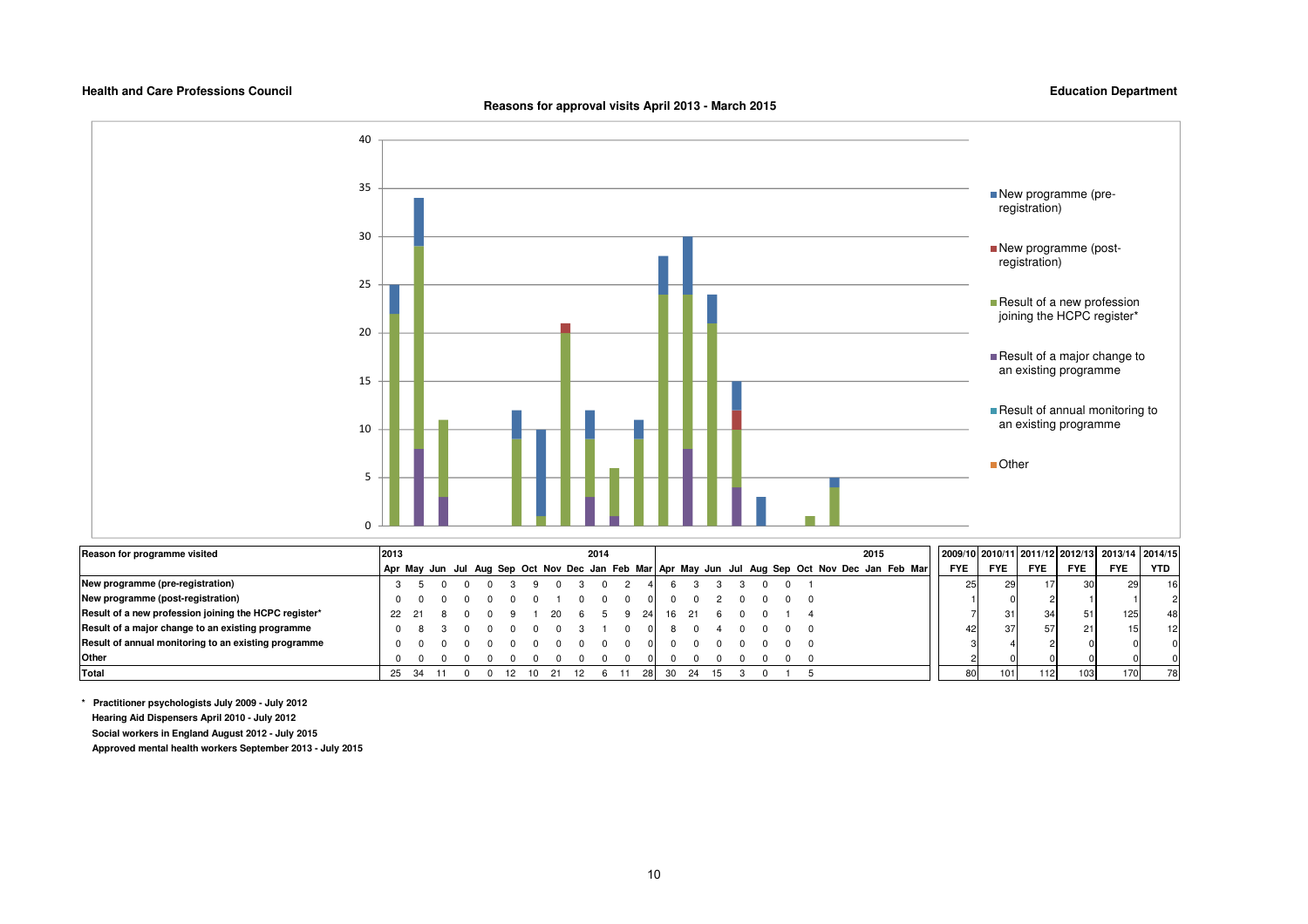#### **Overview of annual monitoring audit submissions, April 2013 - March 2015**



| Type of submission              | 2013 |  |  |  |    | 201 |  |    |  |  |  |                                                                                     | 2015         |            |            |            |            | 2009/10 2010/11 2011/12 2012/13 2013/14 2014/15 |          |
|---------------------------------|------|--|--|--|----|-----|--|----|--|--|--|-------------------------------------------------------------------------------------|--------------|------------|------------|------------|------------|-------------------------------------------------|----------|
|                                 |      |  |  |  |    |     |  |    |  |  |  | Apr May Jun Jul Aug Sep Oct Nov Dec Jan Feb Mar Apr May Jun Jul Aug Sep Oct Nov Dec | Jan Feb Marl | <b>FYE</b> | <b>FYE</b> | <b>FYE</b> | <b>FYE</b> | <b>FYE</b>                                      | YTD      |
| Number of audits                |      |  |  |  |    |     |  |    |  |  |  |                                                                                     |              |            | 232        | 163        | 199        | 222                                             | 50<br>ບບ |
| Number of programmes considered |      |  |  |  | 19 | 45  |  | 46 |  |  |  |                                                                                     |              | 158        | 265        | 206        | 282        | 268                                             | 73       |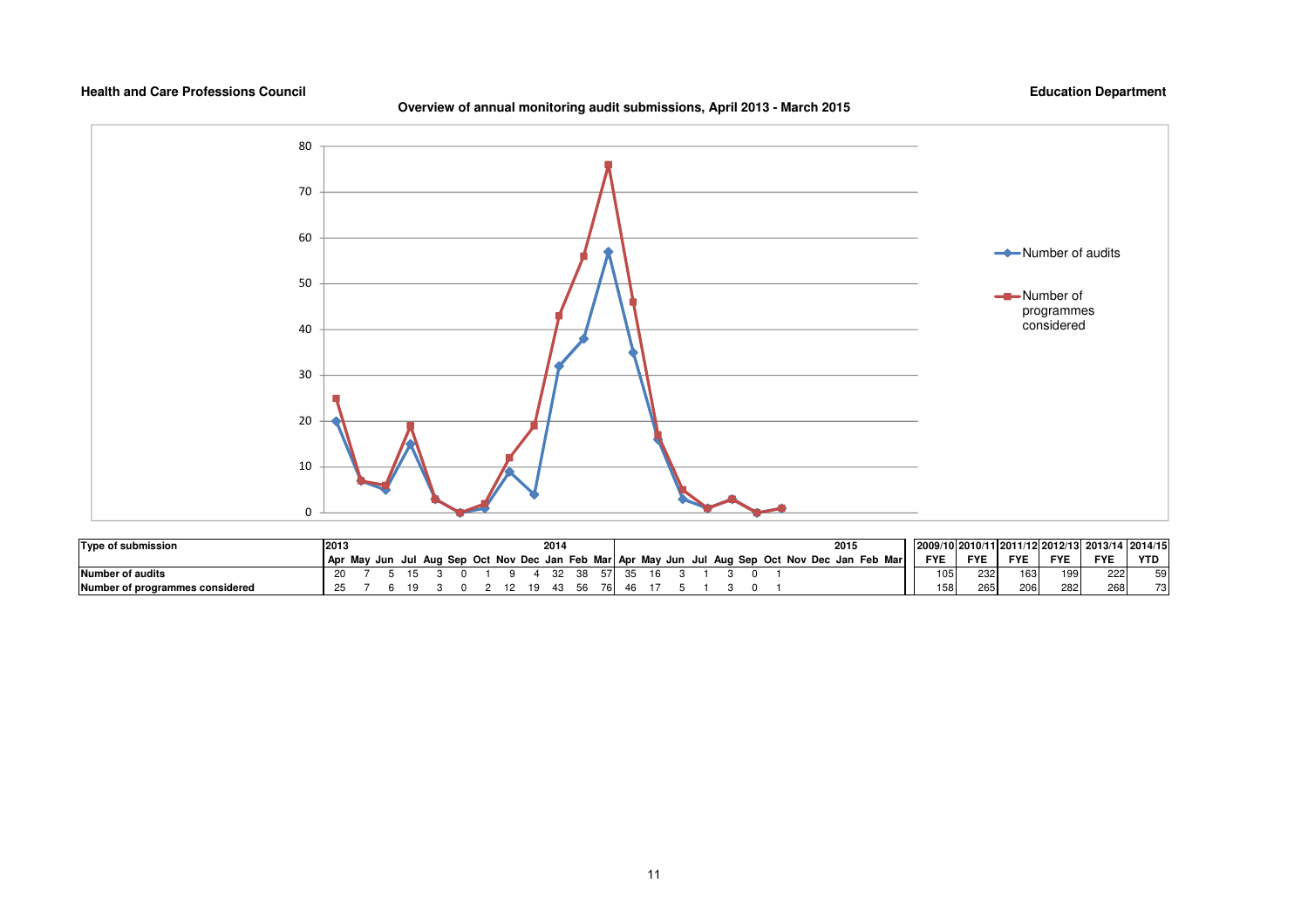#### **Overview of annual monitoring declarations, April 2013 - March 2015**



| Type of submission              |  |  |  |  | 2014 |          |       |     |  |  |  | 2015                                                                                            |            |            |            |            | 2009/1012010/1112011/1212012/131 2013/14 2014/15 |     |
|---------------------------------|--|--|--|--|------|----------|-------|-----|--|--|--|-------------------------------------------------------------------------------------------------|------------|------------|------------|------------|--------------------------------------------------|-----|
|                                 |  |  |  |  |      |          |       |     |  |  |  | Apr May Jun Jul Aug Sep Oct Nov Dec Jan Feb Mar Apr May Jun Jul Aug Sep Oct Nov Dec Jan Feb Mar | <b>FYE</b> | <b>FYE</b> | <b>FYE</b> | <b>FYE</b> | <b>FYE</b>                                       | YTD |
| Number of declarations          |  |  |  |  |      | 19 50 40 | 46 29 |     |  |  |  |                                                                                                 | 1051       | 232        | 232        | 199        | 222                                              | 73  |
| Number of programmes considered |  |  |  |  |      |          |       | -16 |  |  |  |                                                                                                 | 142        | 237        | 249        | 267        | 2971                                             | 88  |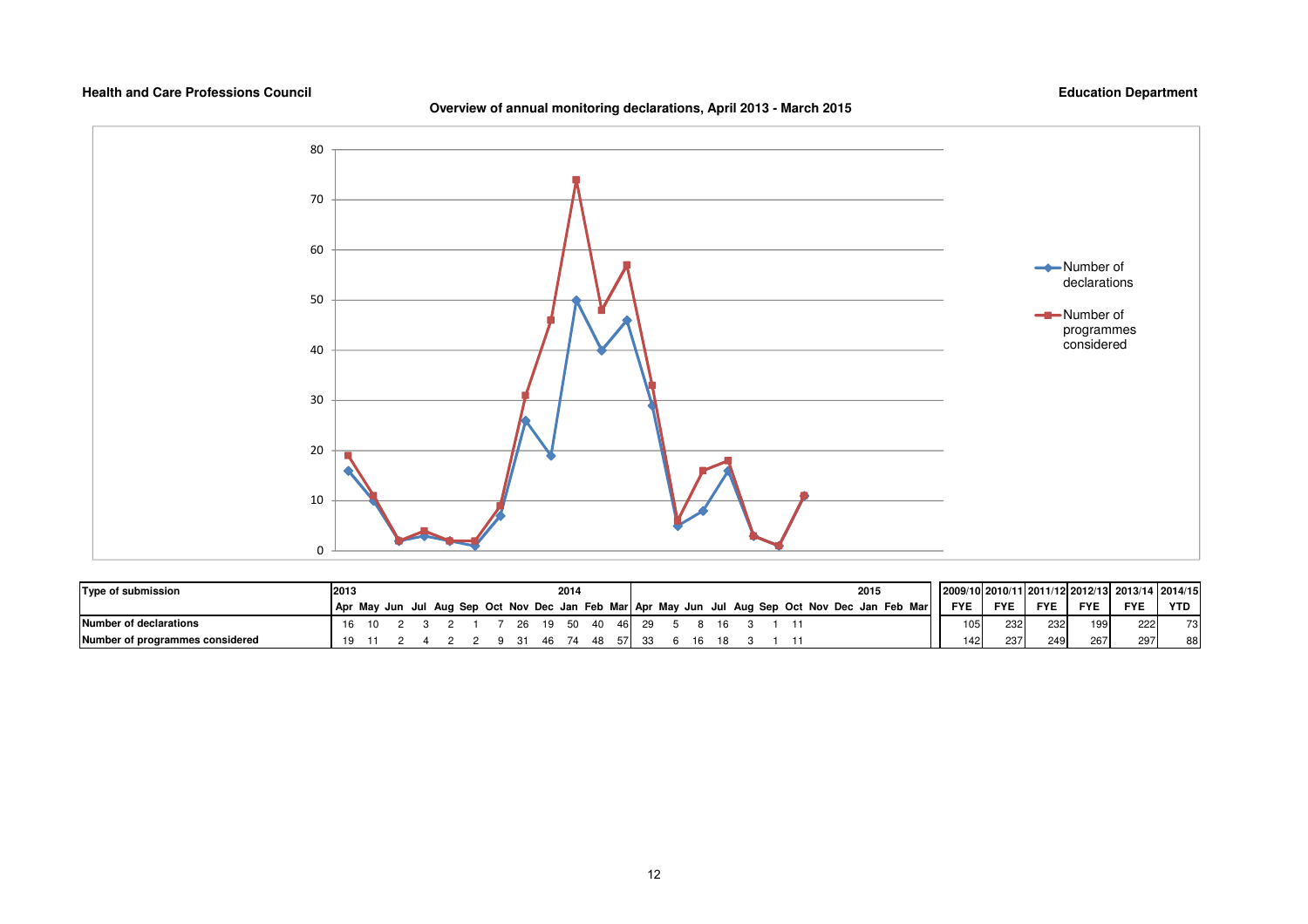

| <b>Overview of notifications</b> | 2013 |  |  |     |     |       | 2014 |       |             |  |  |  | 2015                                                                                            |            |                        |            |            | 2009/10 2010/11 2011/12 2012/13 2013/14 2014/15 |            |
|----------------------------------|------|--|--|-----|-----|-------|------|-------|-------------|--|--|--|-------------------------------------------------------------------------------------------------|------------|------------------------|------------|------------|-------------------------------------------------|------------|
|                                  |      |  |  |     |     |       |      |       |             |  |  |  | Apr May Jun Jul Aug Sep Oct Nov Dec Jan Feb Mar Apr May Jun Jul Aug Sep Oct Nov Dec Jan Feb Mar | <b>FYE</b> | <b>FYE</b>             | <b>FYE</b> | <b>FYE</b> | <b>FYE</b>                                      | <b>YTD</b> |
| Number of notifications          | 10   |  |  |     | 15. |       | - 19 | -18 I |             |  |  |  |                                                                                                 |            | 119 <sup>1</sup><br>46 | 174        | 146        | 157.                                            | 102        |
| Number of programmes considered  |      |  |  | 10. |     | 28 20 | - 30 |       | 22 21 36 27 |  |  |  |                                                                                                 |            | 250<br>197             | 311        | 266        | 250                                             | 209        |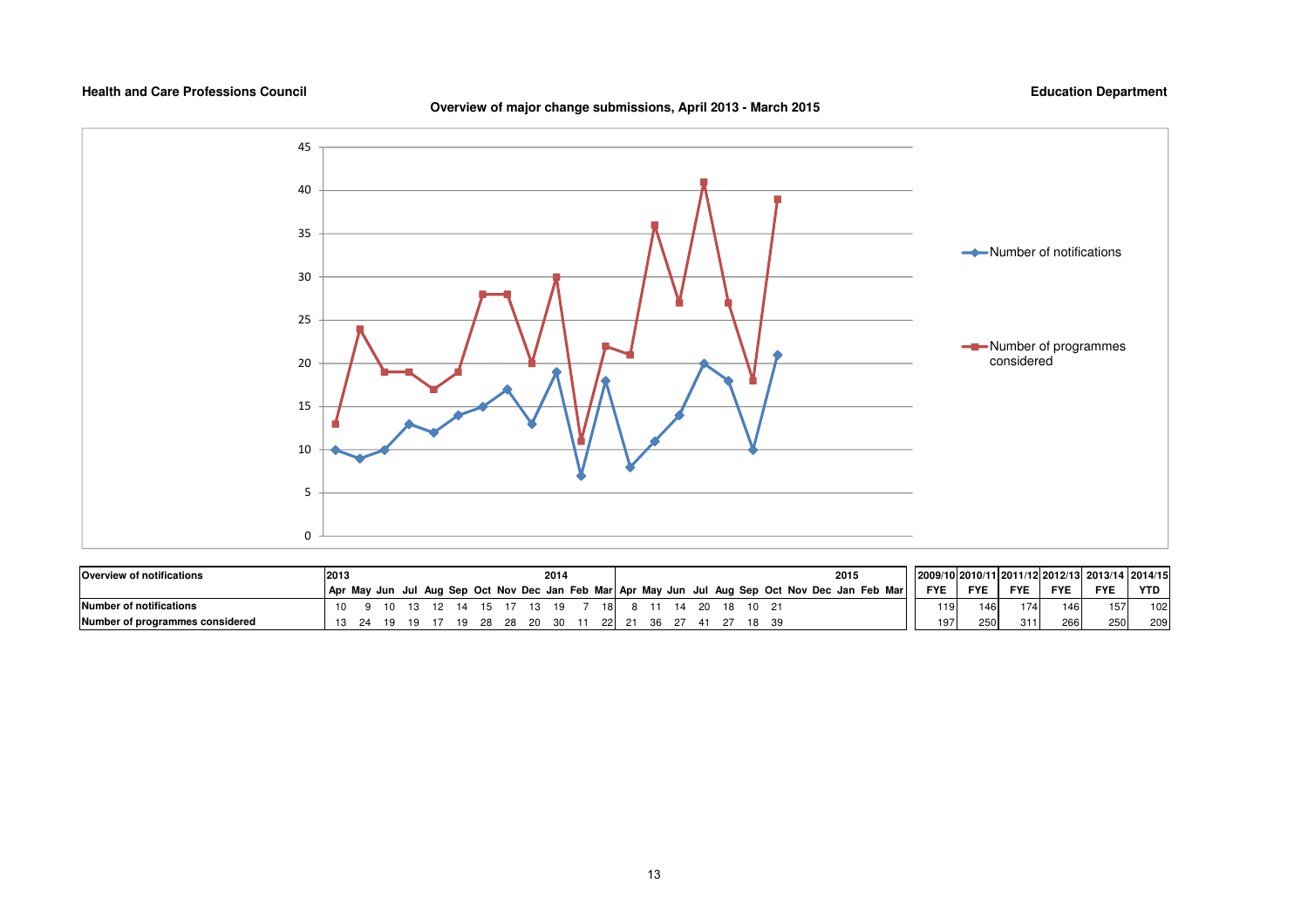**Overview of concerns about approved programmes, April 2013 - March 2015**



|                  | 2013 |  |                                                                                                 |  |  | 2014 |    |  |  |  |  | 2015 |  |
|------------------|------|--|-------------------------------------------------------------------------------------------------|--|--|------|----|--|--|--|--|------|--|
|                  |      |  | Apr May Jun Jul Aug Sep Oct Nov Dec Jan Feb Mar Apr May Jun Jul Aug Sep Oct Nov Dec Jan Feb Mar |  |  |      |    |  |  |  |  |      |  |
| oncerns received |      |  |                                                                                                 |  |  |      | ΩL |  |  |  |  |      |  |

| 2015                   |                                          |            |            |            |            | 2009/10 2010/11 2011/12 2012/13 2013/14 2014/15 |      |
|------------------------|------------------------------------------|------------|------------|------------|------------|-------------------------------------------------|------|
| t Nov Dec Jan Feb Marl |                                          | <b>FYE</b> | <b>FYE</b> | <b>FYE</b> | <b>FYE</b> | <b>FYE</b>                                      | YTD  |
|                        |                                          |            |            |            |            |                                                 |      |
|                        | <b>Total number of</b><br>approved progs | 480        | 623        | 644        | 909        | 968                                             | 968  |
|                        | % programmes<br>affected by concerns     | 1.0%       | 0.8%       | 0.8%       | 0.7%       | 0.5%                                            | 0.5% |

| <b>Outcome of process</b> | 2013<br>2014<br>2015                                                                            |            |            | 2009/10 2010/11 2011/12 2012/13 2013/14 2014/15 |            |            |     |
|---------------------------|-------------------------------------------------------------------------------------------------|------------|------------|-------------------------------------------------|------------|------------|-----|
|                           | Apr May Jun Jul Aug Sep Oct Nov Dec Jan Feb Mar Apr May Jun Jul Aug Sep Oct Nov Dec Jan Feb Mar | <b>FYE</b> | <b>FYE</b> | <b>FYE</b>                                      | <b>FYE</b> | <b>FYE</b> | YTD |
| <b>Directed visit</b>     |                                                                                                 |            |            |                                                 |            |            |     |
| <b>Approval process</b>   |                                                                                                 |            |            |                                                 |            |            |     |
| Major change process      |                                                                                                 |            |            |                                                 |            |            |     |
| Annual monitoring process |                                                                                                 |            |            |                                                 |            |            |     |
| Withdrawn                 |                                                                                                 |            |            |                                                 |            |            |     |
| <b>Unsubstantiated</b>    |                                                                                                 |            |            |                                                 |            |            |     |
| Pending                   |                                                                                                 |            |            |                                                 |            |            |     |

| 2015                  |  |
|-----------------------|--|
| t Nov Dec Jan Feb Mar |  |
|                       |  |
|                       |  |
|                       |  |
|                       |  |
|                       |  |
|                       |  |
|                       |  |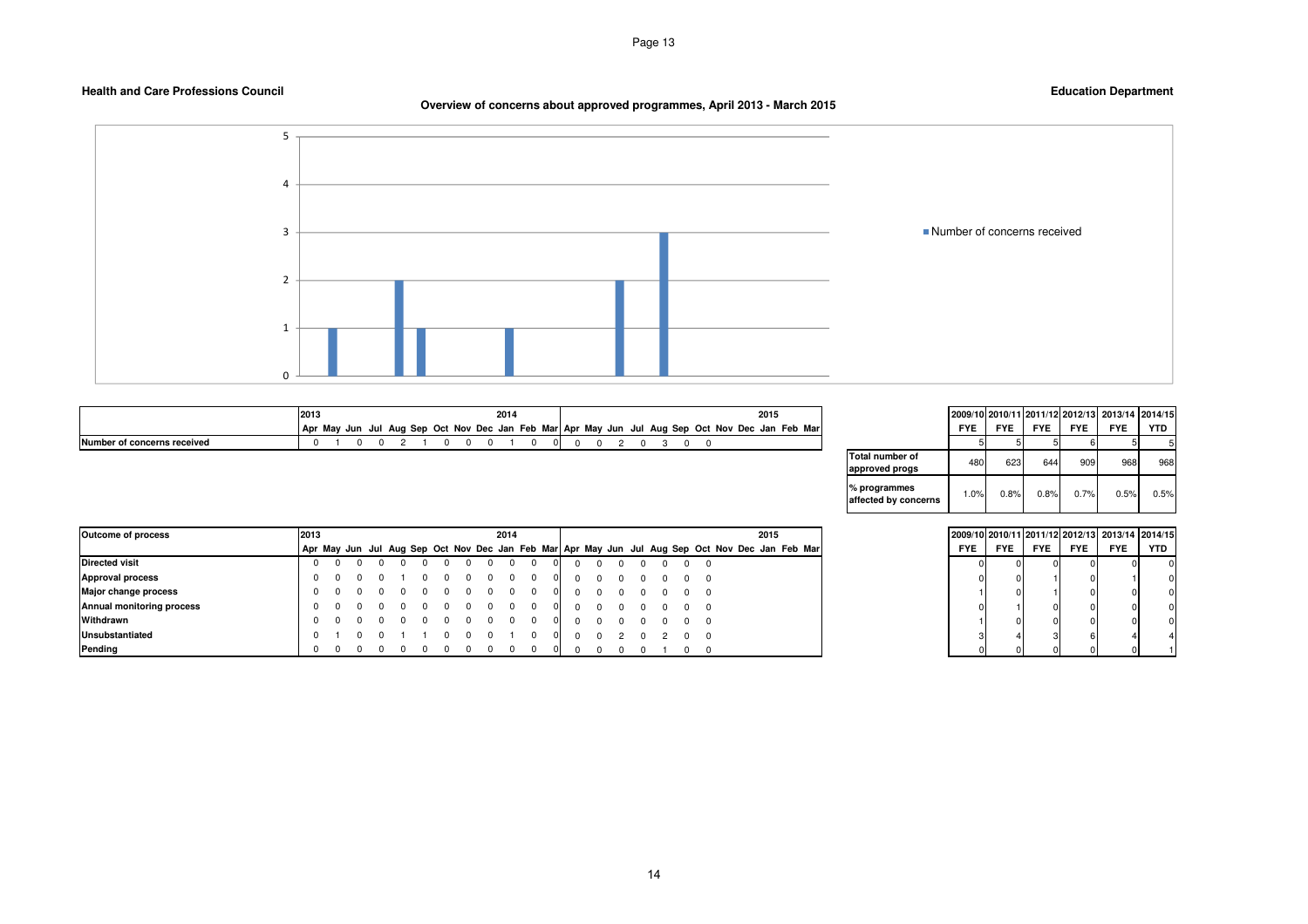## Education Work plan 2014-15 – quarter two overview

|                                        | <b>Area of work</b>                                    | <b>Start Date End Date</b> |          | <b>Progress report</b>                                                                                                                                                                                                                                                                                        |
|----------------------------------------|--------------------------------------------------------|----------------------------|----------|---------------------------------------------------------------------------------------------------------------------------------------------------------------------------------------------------------------------------------------------------------------------------------------------------------------|
| <b>Operations</b>                      |                                                        |                            |          |                                                                                                                                                                                                                                                                                                               |
| <b>Approval</b><br>process             | Approval process                                       | April 2014   Mar 2015      |          | • Estimated 85 approval visits in 2014-15<br>Scheduled number = $73$ (-14% variance)<br>YTD number = $36$ (-14% variance)                                                                                                                                                                                     |
|                                        | Review of year two of social worker<br>approval visits | Aug 2014                   | Nov 2014 | On track                                                                                                                                                                                                                                                                                                      |
|                                        | Review of year one of AMHP<br>approval visits          | Aug 2014                   | Nov 2014 | On track                                                                                                                                                                                                                                                                                                      |
|                                        | Review of SPIP activity in 2013-14                     | April 2014   Nov 2014      |          | On track<br>Report drafted on the SPIP approval activity in<br>2013-14<br>Findings due to go to Committee in November<br>2014.                                                                                                                                                                                |
| <b>Annual</b><br>monitoring<br>process | Annual monitoring process                              | April 2014                 | Mar 2015 | • Estimated 9 assessment days in 2014-15<br>Scheduled number = $6$ (-33% variance)<br>YTD number = $2$ (-60% variance)<br>• Estimated 40 assessments by post in 2014-15<br>Scheduled number = $25$ (-38% variance)<br>YTD number = $15$ (-25% variance)                                                       |
|                                        | <b>Revised SOPs assessment</b>                         | April 2014   Mar 2015      |          | On track<br>Revised SOPs for paramedics and hearing aid<br>dispensers published and communicated to<br>education providers in September 2014.<br>Prepared revisions to the annual monitoring<br>process for the 2014-15 academic year to<br>assess implementation of revised SOPs in<br>selective programmes. |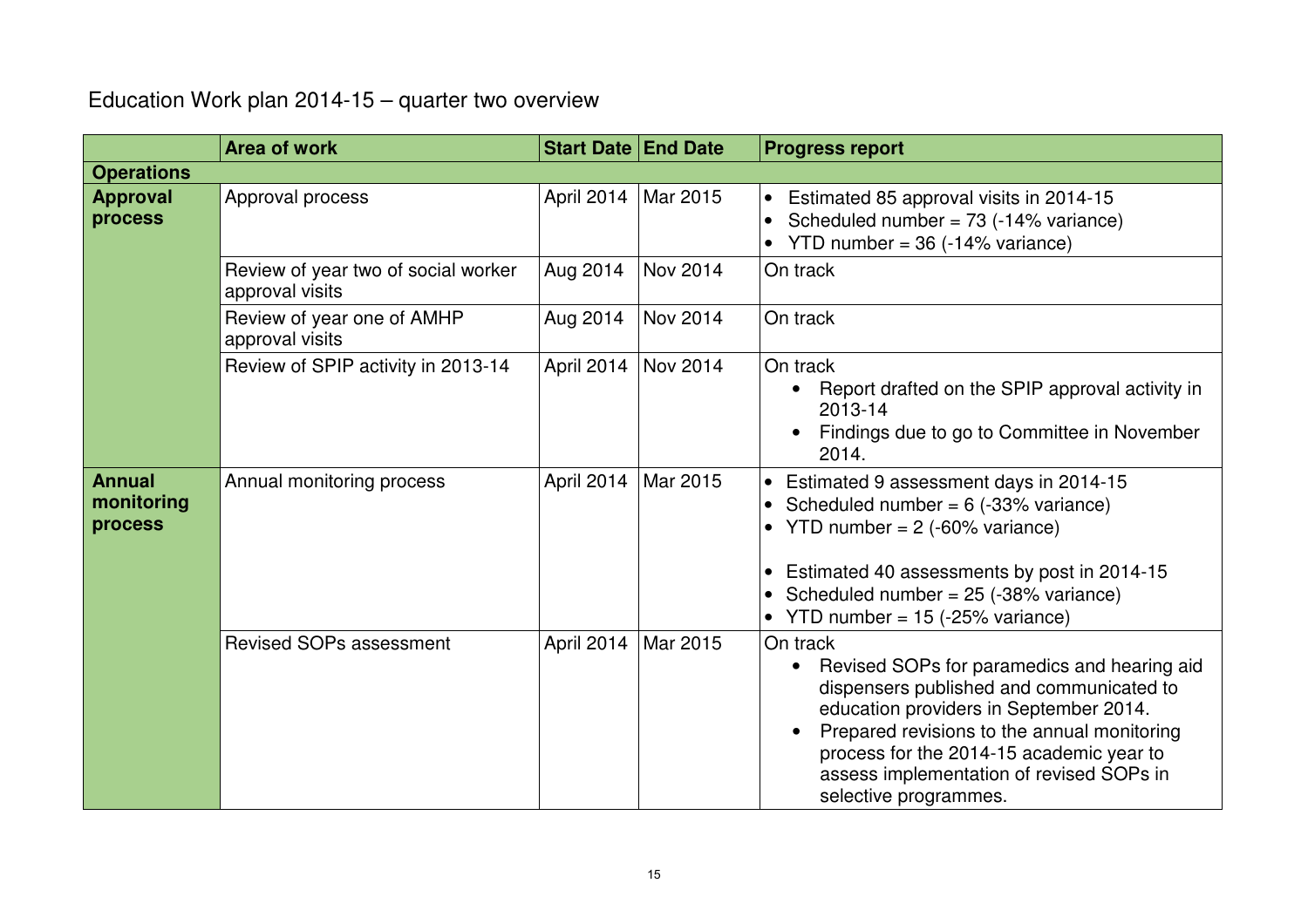|                                   | <b>Area of work</b>                     | <b>Start Date End Date</b> |            | <b>Progress report</b>                                                                                                                                                                                                                                                                    |
|-----------------------------------|-----------------------------------------|----------------------------|------------|-------------------------------------------------------------------------------------------------------------------------------------------------------------------------------------------------------------------------------------------------------------------------------------------|
|                                   | Review of PP / HAD annual<br>monitoring | Oct 2014                   | Mar 2015   | Not yet initiated                                                                                                                                                                                                                                                                         |
|                                   | Review of SW annual monitoring          | Jan 2015                   | Mar 2015   | Not yet initiated                                                                                                                                                                                                                                                                         |
| <b>Major</b><br>change<br>process | Major change process                    | April 2014                 | March 2015 | • Estimated 113 notifications in 2014-15<br>Scheduled number = $182 (+61\% \text{ variance})$<br>YTD number = $88 (+61\% \text{ variance})$<br>Estimated 87 submissions in 2014-15<br>$\bullet$<br>Scheduled number = $113 (+30\% \text{ variance})$<br>YTD number = $55$ (+31% variance) |
|                                   | Major change refresh                    | Sept 2014                  | March 2015 | On hold<br>The refresh of the major change publication and<br>$\bullet$<br>web presence has been put on hold until after the<br>new information system has gone live. It is<br>anticipated that it will be carried over the next<br>financial year (2015-16).                             |
| <b>Concerns</b><br>process        | Concerns process                        | April 2014                 | March 2015 | Estimated 12 enquiries in 2014-15<br>Scheduled number = $11$ (-8% variance)<br>YTD number = $5$ (-17% variance)<br>Estimated 4 concerns in 2014-15<br>Scheduled number = $10 (+150\% \text{ variance})$<br>• YTD number = $5$ (+150% variance)                                            |
|                                   | Concerns communications campaign        | Sept 2014                  | March 2015 | On track<br>Plans initiated for a 'Focus on' feature in<br>Education Update in January 2015<br>Plans initiated to update the concerns web page<br>to include case studies / snapshots<br>Plans initiated to produce an HCPC Blog piece                                                    |
| <b>Supporting activities</b>      |                                         |                            |            |                                                                                                                                                                                                                                                                                           |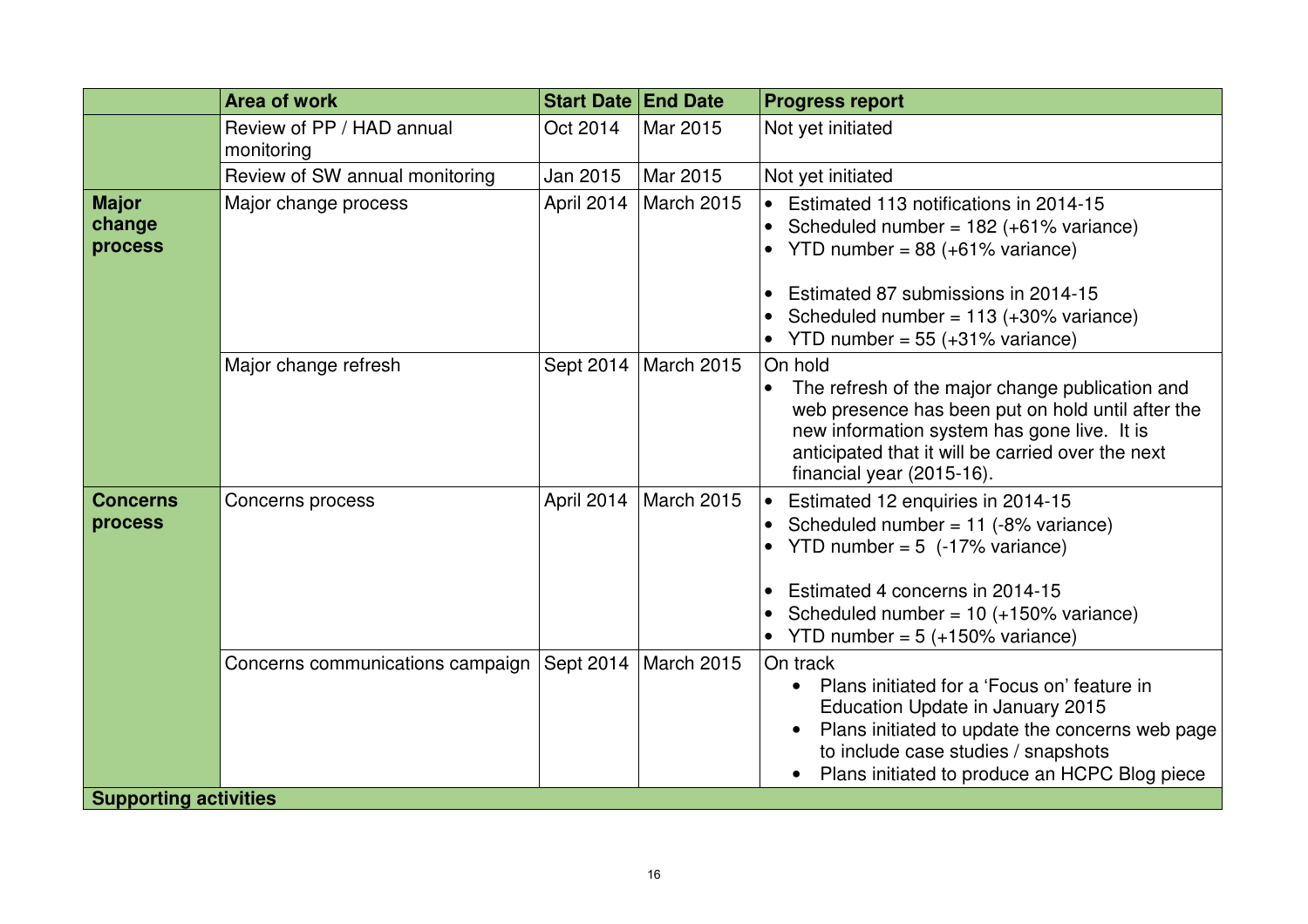|                 | <b>Area of work</b>            | <b>Start Date End Date</b> |                   | <b>Progress report</b>                                                                                                                                                                                                                                                                                                                                                |
|-----------------|--------------------------------|----------------------------|-------------------|-----------------------------------------------------------------------------------------------------------------------------------------------------------------------------------------------------------------------------------------------------------------------------------------------------------------------------------------------------------------------|
|                 | Annual report 2014             | Aug 2014                   | <b>March 2015</b> | On track<br>Begun data compilation and analysis<br>$\bullet$<br>Draft report due to go to Committee in March<br>2015                                                                                                                                                                                                                                                  |
|                 | A disabled person's guide      | April 2014                 | <b>March 2015</b> | On track<br>Planned the communication of the current<br>consultation to education providers and<br>stakeholders via Education Update in October<br>2014, meetings with stakeholders and the<br>website.                                                                                                                                                               |
| Website         | Website review and maintenance | April 2014                 | <b>March 2015</b> | On track<br>On-going monitoring of usage of education web<br>$\bullet$<br>pages<br>The layout and structure of the education web<br>pages has been redesigned and is currently<br>being tested internally.                                                                                                                                                            |
| <b>Seminars</b> | <b>Education seminars</b>      | April 2014                 | <b>March 2015</b> | On track<br>Content for seminars (social workers & service<br>$\bullet$<br>user and carer) confirmed and circulated to<br>presenters internally.<br>Seminars communicated via website, social<br>media and plans for inclusion in Education<br>Update in October 2014.<br>Attendees confirmed. Two service user and<br>carer seminars at capacity; others still open. |
| <b>Visitors</b> | Visitor recruitment            | Sept 2014                  | Dec 2014          | On track<br>Recruitment authorisation agreed for 18 new<br>visitors from 9 professions/entitlements.<br>Advertisements and interview dates arranged<br>for October and November respectively.                                                                                                                                                                         |
|                 | Visitor training               | April 2014                 | March 2015        | On track                                                                                                                                                                                                                                                                                                                                                              |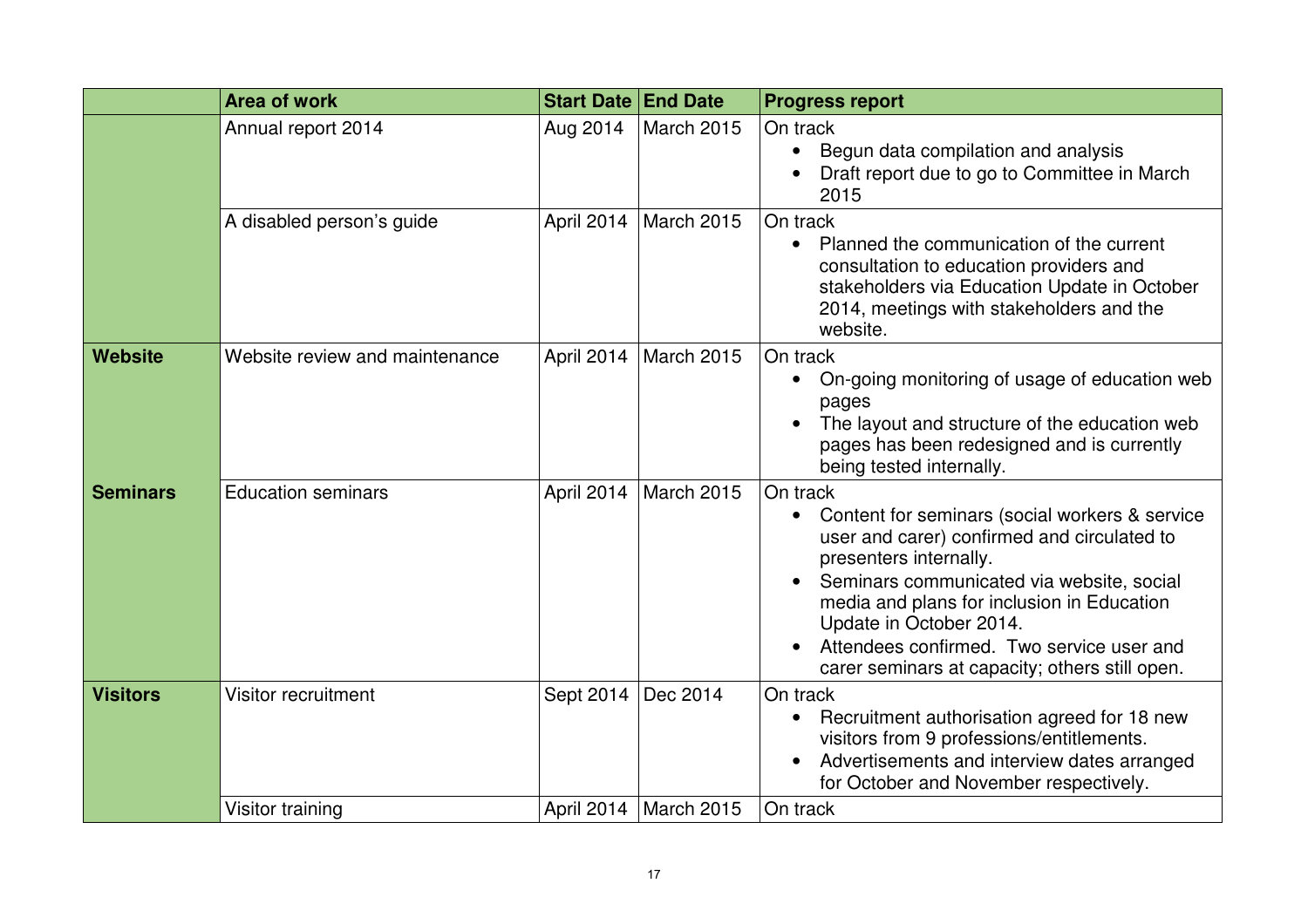|                                          | Area of work                                                                                                                                                                   | <b>Start Date End Date</b> |                   | <b>Progress report</b>                                                                                                                                                                                                                                                                                                                                                                                                                                                                                             |
|------------------------------------------|--------------------------------------------------------------------------------------------------------------------------------------------------------------------------------|----------------------------|-------------------|--------------------------------------------------------------------------------------------------------------------------------------------------------------------------------------------------------------------------------------------------------------------------------------------------------------------------------------------------------------------------------------------------------------------------------------------------------------------------------------------------------------------|
|                                          |                                                                                                                                                                                |                            |                   | Content for sessions (new and refresher) being<br>finalised<br>Attendees invited and confirmed                                                                                                                                                                                                                                                                                                                                                                                                                     |
|                                          | Visitor reappointments process                                                                                                                                                 | April 2014                 | <b>July 2014</b>  | Complete<br>76 visitor agreements renewed<br>10 visitor agreements expired                                                                                                                                                                                                                                                                                                                                                                                                                                         |
| <b>Council &amp;</b><br><b>Committee</b> | <b>Education &amp; Training Committee</b>                                                                                                                                      | April 2014                 | <b>March 2015</b> | On track<br>Meeting held on 11 September 2014                                                                                                                                                                                                                                                                                                                                                                                                                                                                      |
| <b>Stakeholder</b><br>engagement         | <b>Education update</b>                                                                                                                                                        | April 2014                 | March 2015        | On track<br>Preparing for the second edition of the financial<br>year in October 2014 (Issue 17)                                                                                                                                                                                                                                                                                                                                                                                                                   |
|                                          | <b>HCPC</b> organisation wide<br>communications<br><b>HCPC In-Focus</b><br>$\overline{\phantom{0}}$<br>Online news articles / press<br>releases<br><b>Blog</b><br>Social media | April 2014                 | March 2015        | On track<br>HCPC In-Focus article on revised and<br>$\bullet$<br>republished standards of education and training<br>guidance in August 2014<br>Online news article on revised and republished<br>standards of education and training guidance in<br>August 2014<br>Social media activity on seminars<br>$\bullet$                                                                                                                                                                                                  |
|                                          | Stakeholder meetings                                                                                                                                                           | April 2014                 | <b>March 2015</b> | On track<br>Meetings held with professional bodies (The<br>$\bullet$<br>College of Social Work); government<br>departments (The Department of Health & the<br>Department for Education); commissioners<br>(Health Education England); education<br>providers (London Ambulance Service NHS<br>Trust, Think Ahead and the Association of<br>Biomedical Healthcare Science) and employers<br>(London Network of Assistant Directors of<br>Children's Social Care).<br>Attended the Education Inter Regulatory Group. |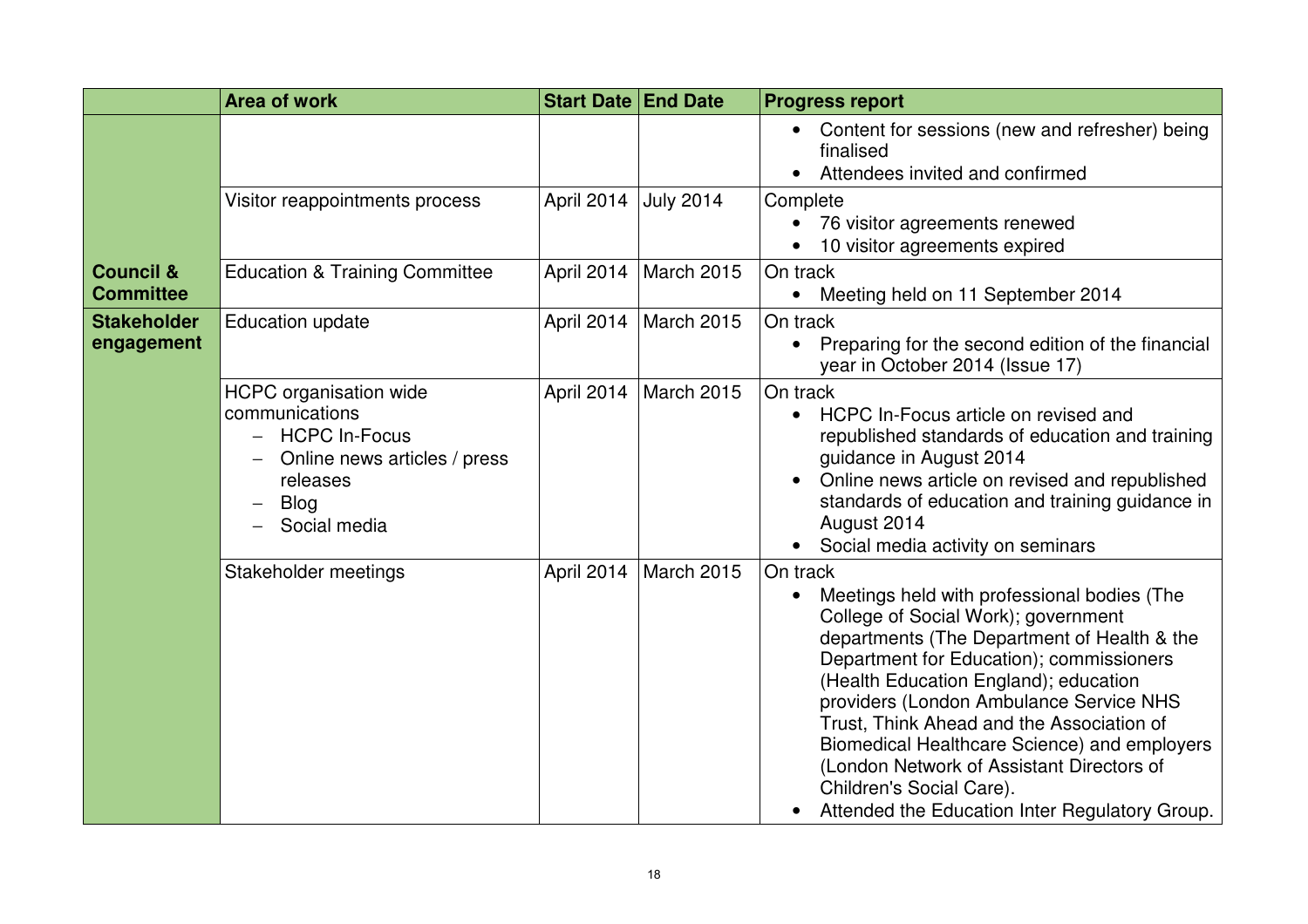|                                           | <b>Area of work</b>                                  | <b>Start Date End Date</b> |                   | <b>Progress report</b>                                                                                        |  |  |
|-------------------------------------------|------------------------------------------------------|----------------------------|-------------------|---------------------------------------------------------------------------------------------------------------|--|--|
|                                           | <b>Development work (current professions)</b>        |                            |                   |                                                                                                               |  |  |
|                                           | Standards of conduct, performance<br>and ethics      | April 2014                 | <b>March 2015</b> | On track<br>Supporting the work of the Policy & Standards<br>Department                                       |  |  |
|                                           | Standards of education and training                  | April 2014                 | <b>March 2015</b> | On track<br>Supporting the work of the Policy & Standards<br>Department                                       |  |  |
|                                           | Extension and changes of<br>prescribing rights       | April 2014                 | <b>March 2015</b> | On track<br>Supporting the work of the Policy & Standards<br>$\bullet$<br>Department                          |  |  |
|                                           | SET <sub>1</sub>                                     | April 2014                 | <b>March 2015</b> | On track<br>Supporting the work of the Policy & Standards<br>Department                                       |  |  |
|                                           | <b>Law Commission</b>                                | April 2014                 | <b>March 2015</b> | On hold                                                                                                       |  |  |
| <b>Development work (new professions)</b> |                                                      |                            |                   |                                                                                                               |  |  |
|                                           | Herbal medicine practitioners                        | April 2014                 | March 2015        | On hold                                                                                                       |  |  |
|                                           | Public health specialists                            | April 2014                 | <b>March 2015</b> | On track<br>Initiated in September 2014<br>Involvement of Education Department currently<br>being scoped out. |  |  |
|                                           | Annotation of qualifications in<br>podiatric surgery | April 2014                 | March 2015        | On track<br>Supporting the work of the Policy & Standards<br>Department                                       |  |  |
|                                           | Adult social care workforce in<br>England            | April 2014                 | March 2015        | On hold                                                                                                       |  |  |
| <b>Major projects</b>                     |                                                      |                            |                   |                                                                                                               |  |  |
|                                           | Education system build                               | April 2014                 | <b>March 2015</b> | On track                                                                                                      |  |  |
|                                           | HR & Partner systems and process<br>review           | April 2014                 | Nov 2014          | Complete<br>Involvement of Education Department complete                                                      |  |  |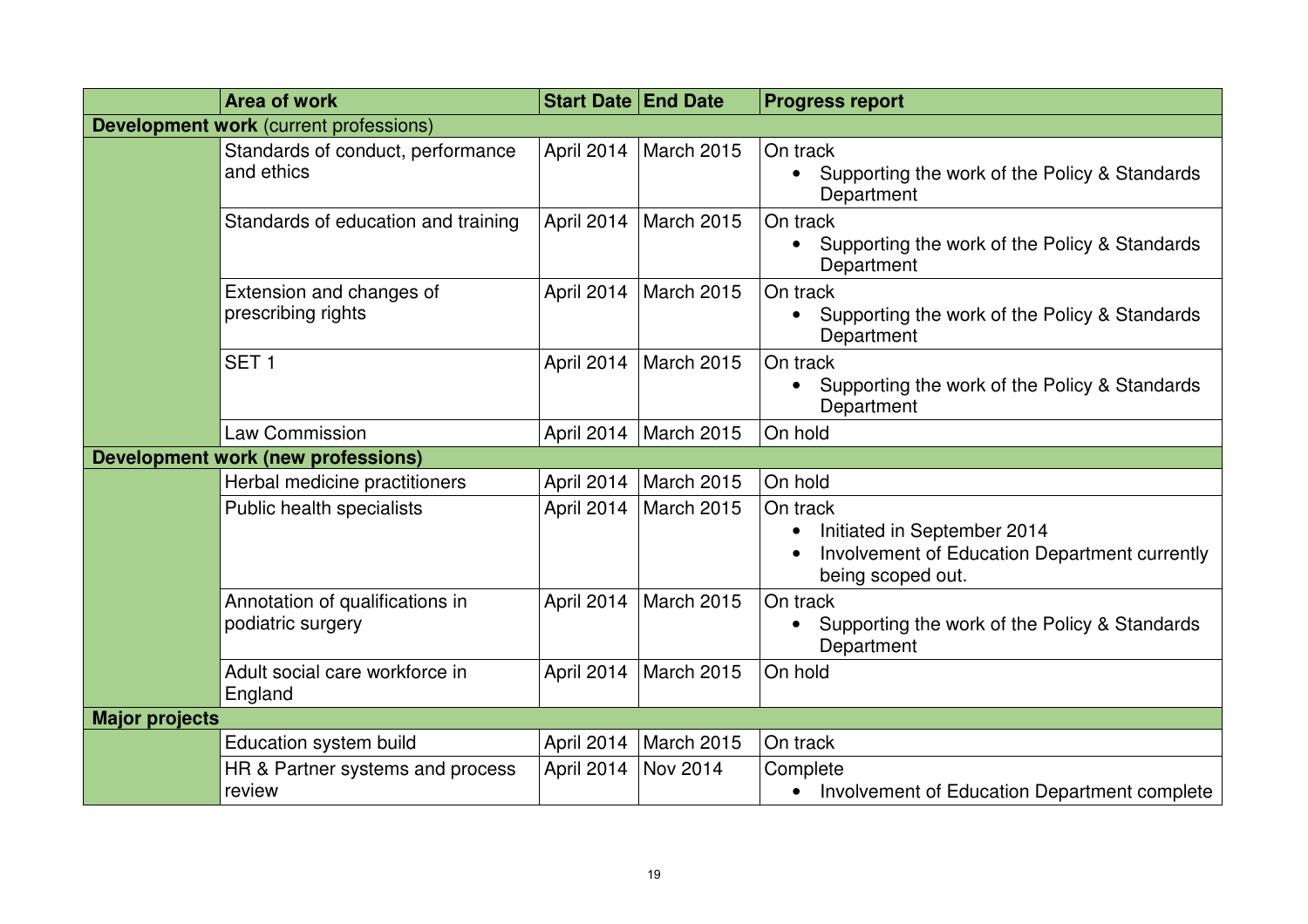| Area of work                                          | <b>Start Date End Date</b> |                   | <b>Progress report</b>                                                                                                                                                                                                                                                                                                                                                        |
|-------------------------------------------------------|----------------------------|-------------------|-------------------------------------------------------------------------------------------------------------------------------------------------------------------------------------------------------------------------------------------------------------------------------------------------------------------------------------------------------------------------------|
| Web deployment                                        | April 2014                 | <b>March 2015</b> | Not yet initiated                                                                                                                                                                                                                                                                                                                                                             |
| Net Regulate changes                                  | Nov 2014                   | <b>March 2015</b> | Not yet initiated                                                                                                                                                                                                                                                                                                                                                             |
| HR & Partner systems build                            | Nov 2014                   | <b>March 2015</b> | On track<br>Initiated in September 2014<br>Involvement of Education Department currently<br>being scoped out.                                                                                                                                                                                                                                                                 |
| Registration process and system<br>review             | May 2014                   | <b>March 2015</b> | On track<br>Initiated in July 2014<br>Involvement of Education Department currently<br>being scoped out.                                                                                                                                                                                                                                                                      |
| Finance process and system review                     | May 2014                   | March 2015        | Not yet initiated                                                                                                                                                                                                                                                                                                                                                             |
| <b>Business-as-usual projects</b>                     |                            |                   |                                                                                                                                                                                                                                                                                                                                                                               |
| Service user involvement in<br>education and training | April 2014                 | March 2015        | Complete<br>Approval visit agenda amended to include<br>meeting with service users and carers<br>Briefing on new requirements sent to existing<br>visitors<br>Internal training for Department employees in<br>August 2014<br>Specific web pages created<br>Revised SETs guidance published in August<br>2014<br>Planned communication in Education Update in<br>October 2014 |
| Lay visitors                                          | April 2014                 | Sept 2014         | Complete<br>Seventeen lay visitors recruited in June 2014<br>All visitors trained in July 2014<br>All visits in 2014-15 academic year assigned a                                                                                                                                                                                                                              |